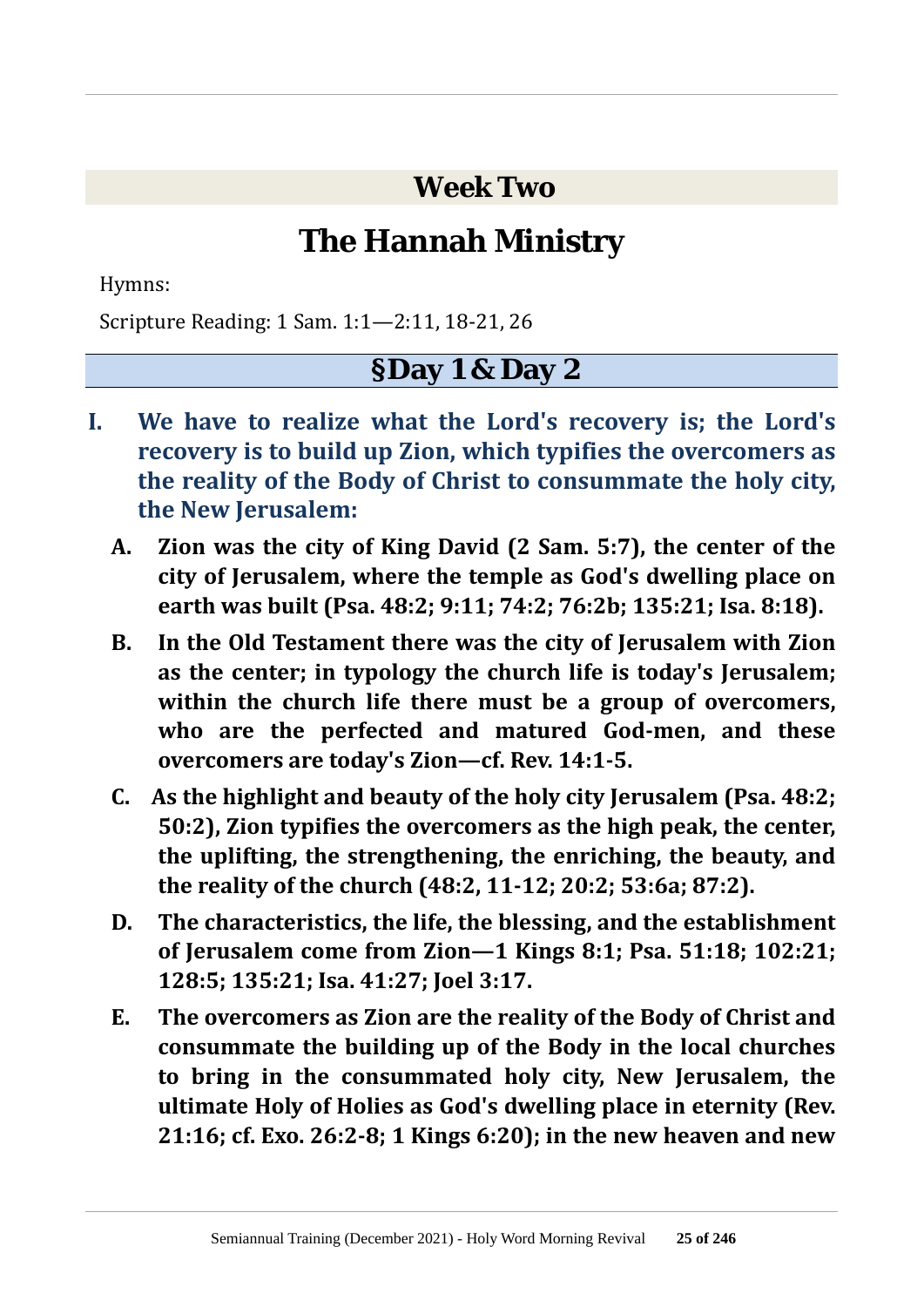**earth the entire New Jerusalem will become Zion, with all the believers as the overcomers (Rev. 21:1-3, 7, 16, 22).**

- **F. In the book of Revelation what the Lord wants and what the Lord will build up is Zion, the overcomers; this is the intrinsic reality of the spiritual revelation in the holy Word of God; we surely need to be desperate to pray at any cost and to pay the cost just as the apostle Paul did—Eph. 6:17-18; Col. 4:2; Phil. 3:8-14.**
- **G. Our response to the Lord's calling of the overcomers in this age is for us to be vitalized; to be vital is to be living and active in oneness with our living and acting God; God's move on the earth for the accomplishment of His eternal economy is ultimately through the overcomers.**
- **H. On this usurped earth there is the mountain of Jehovah, Mount Zion, which is absolutely open to the Lord and absolutely possessed by Him; the overcomers, who are typified by Zion, are the beachhead through which the Lord as the King of glory will return to possess the whole earth as His kingdom—Psa. 24:1-3, 7-10; Dan. 2:34-35; 7:13-14; Joel 3:11; Rev. 11:15; 19:13-14.**
- **I. There is no other way to reach the high peak of God's eternal economy, the reality of the Body of Christ, except by praying; our becoming the overcomers as the reality of the Body of Christ to be the bride of Christ will close this age, the age of the church, and will bring Christ as the King of glory back to take, possess, and rule over this earth with His overcomers in the kingdom age—vv. 7-9; 20:4-6; Psa. 24:7-10.**

## **§Day 3 & Day 4**

- **II. The first book of Samuel shows us in typology the bringing in of Christ as the King (typified by David) with His kingdom:**
	- **A. Under Eli the old Aaronic priesthood had become stale and waning (2:12-29), and God desired to have a new beginning for the accomplishing of His eternal economy:**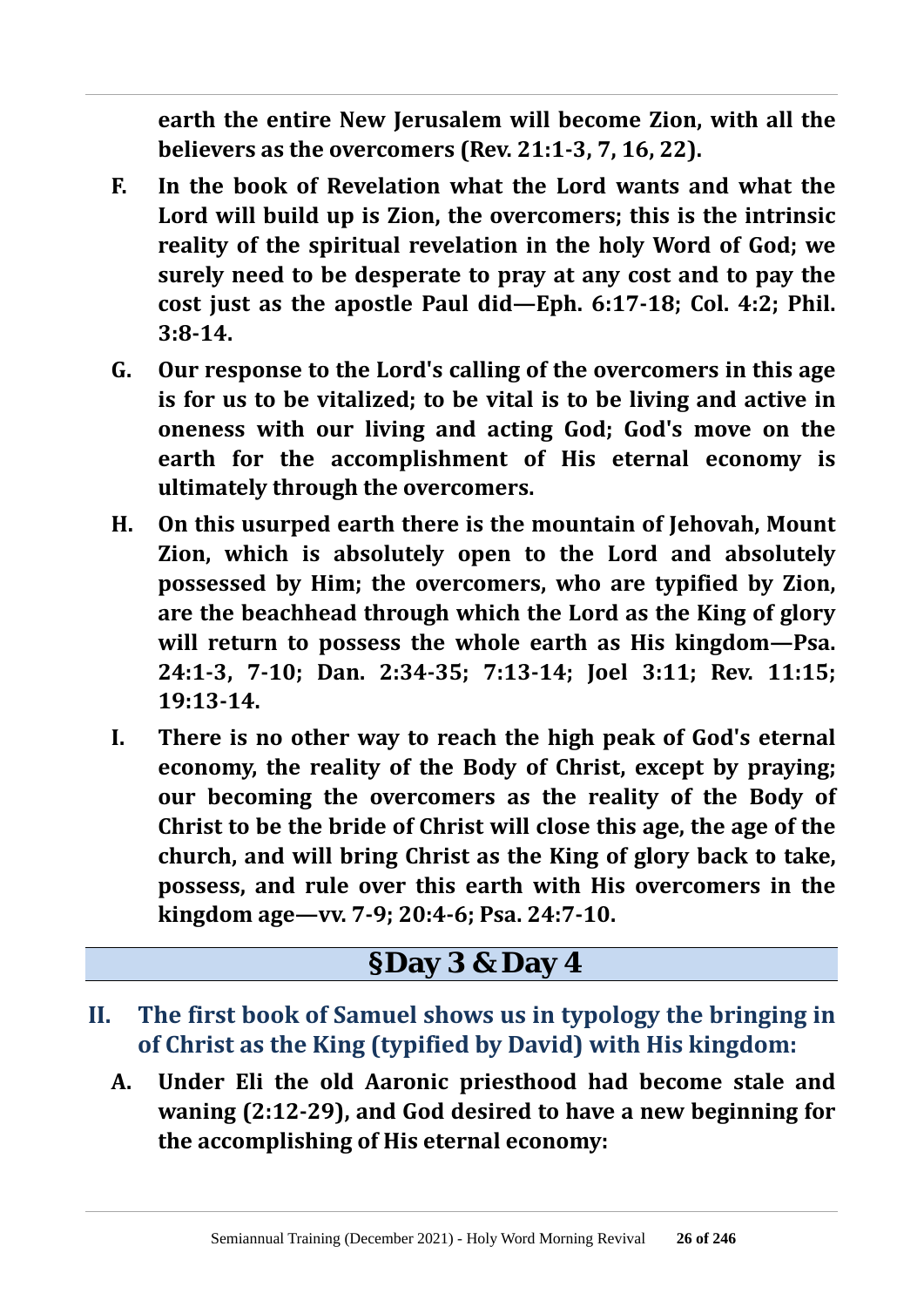- 1. The content of Judges consists of the children of Israel trusting in God, forsaking God, being defeated by their enemies, and repenting to God in their misery; when they turned to the Lord, He raised up a judge who delivered them from the hand of their oppressors, yet when the judge died, they returned to their evil ways and again became corrupted (1:1-2; 2:11—3:11); this became a cycle repeated seven times in Judges.
- 2. For many years the church has just been repeating the history of Israel under the judges, but today God wants Samuels, overcoming Nazarites (Num. 6:1-9 and footnotes), who will bring in Christ, the real David, as the reigning King with His kingdom of one thousand years, in which the overcomers will "shine forth like the sun in the kingdom of their Father" (Matt. 13:43).
- 3. Today we need to look to the Lord for something new, a new revival that will turn this age from the age of the church in the midst of the satanic chaos to the age of the King with His kingdom of one thousand years.
- **B. For Samuel's birth God initiated things behind the scenes; on the one hand, He shut up Hannah's womb; on the other hand, He prepared Peninnah to provoke Hannah "bitterly to irritate her, because Jehovah had shut up her womb" (1 Sam. 1:5-6); year after year, when Hannah went up to the house of Jehovah, Peninnah provoked her to the extent that she wept and would not eat (v. 7).**
- **C. This forced Hannah to pray that the Lord would give her a male child; Hannah's prayer, in which she made a vow to God, was initiated not by Hannah but by God; God was pleased with Hannah's prayer and her promise, and He opened her womb (vv. 10-11, 20); Hannah conceived, bore a child, and named him Samuel (meaning "heard of God," or "asked for of God").**
- **D. God could motivate Hannah as a person who was one with Him in the line of life; the line of life is a line that brings forth Christ for the enjoyment of God's people so that on earth God may have His kingdom, which is the church as the Body of Christ (Matt. 16:18-19; Rom. 14:17-18; Eph. 1:22-23), the very organism of the Triune God; as long as God can gain such a person who is one with Him on the line of life, He has a way on**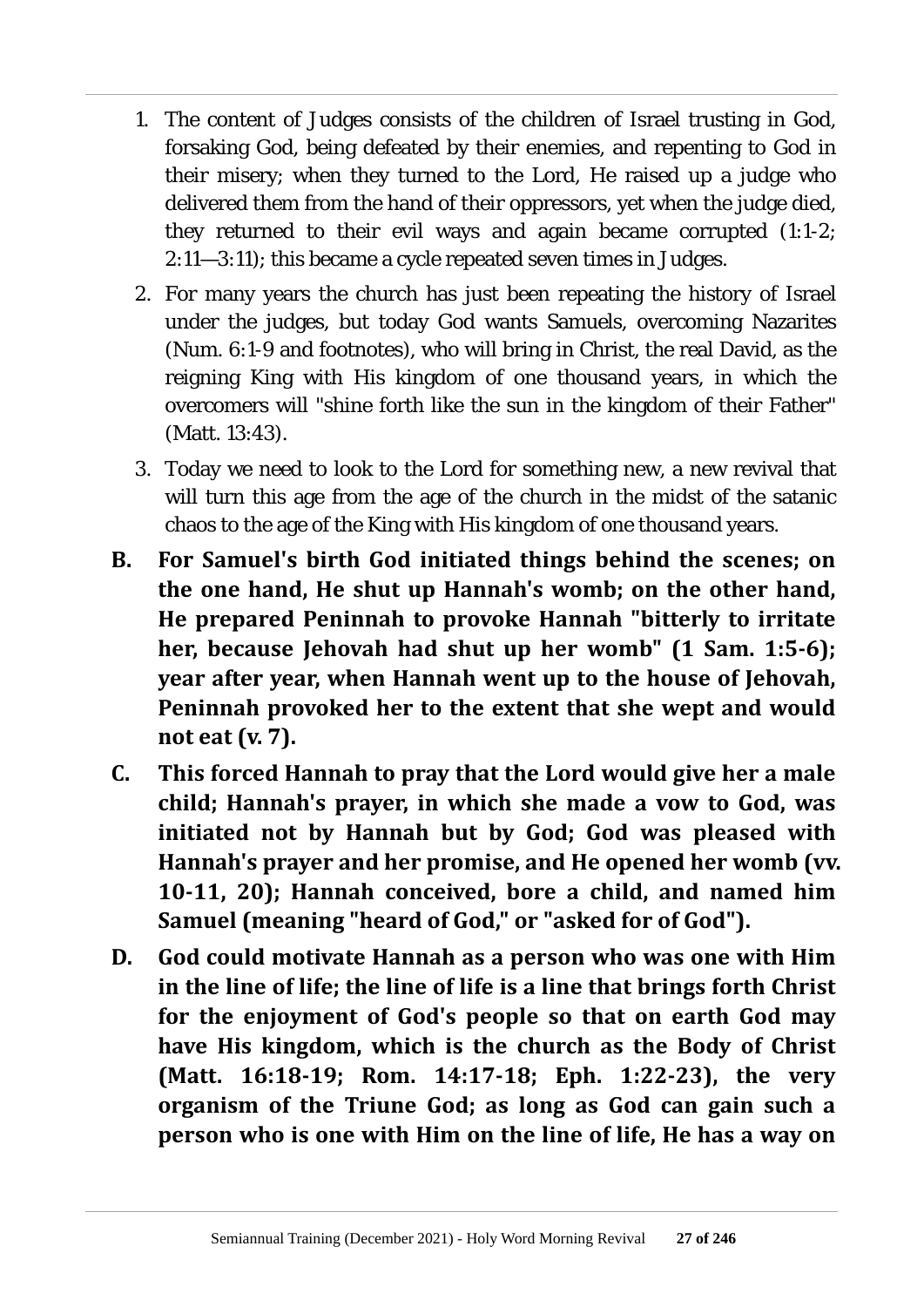**earth (1 Sam. 1:1—2:11, 18-21, 26).**

- **E. Actually, no human being was the origin of Samuel; God was the real origin, who motivated His people sovereignly and secretly; Hannah's prayer was an echo, a speaking out, of the heart's desire of God; it was a human cooperation with the divine move for the carrying out of God's eternal economy:**
	- 1. Hannah's prayer indicates that God's move with His answer to her prayer was to produce a Nazarite, an overcomer, who was absolute for the fulfilling of God's desire—1:10-20.
	- 2. A Nazarite is one who is consecrated to God absolutely, one who takes God as his King, Lord, Head, and Husband, and one who has no interest in the enjoyment of worldly pleasures; even before he was born, Samuel was consecrated by his mother to be such a person.
- **III. The first book of Samuel stands for a ministry that brings in the King with His kingdom; we may call this "the Hannah ministry":**

#### **§Day 5**

- **A. Peninnah and Hannah represent two fundamentally different principles and two fundamentally different ministries (1:2, 4, 7); Hannah's ministry was just to bring in the King, not to have many children; Peninnah's ministry was to have many children, that is, a ministry with much result; Peninnah and her children represent the majority of God's people, but none of them has anything to do with turning the age to bring Christ back as the King of glory (Psa. 24:1-3, 7-10).**
- **B. Hannah's way was not an easy way, and it was made even more difficult because of Peninnah's comparisons and tauntings; those who want to be Hannahs must prepare themselves for persecution, scorn, weeping, and fasting.**
- **C. It is not merely a matter of how many we can save but a matter of God getting His company of overcomers; God wants to get a people who are able to pray and bring in the kingdom with Christ as the King and His overcomers as the co-kings.**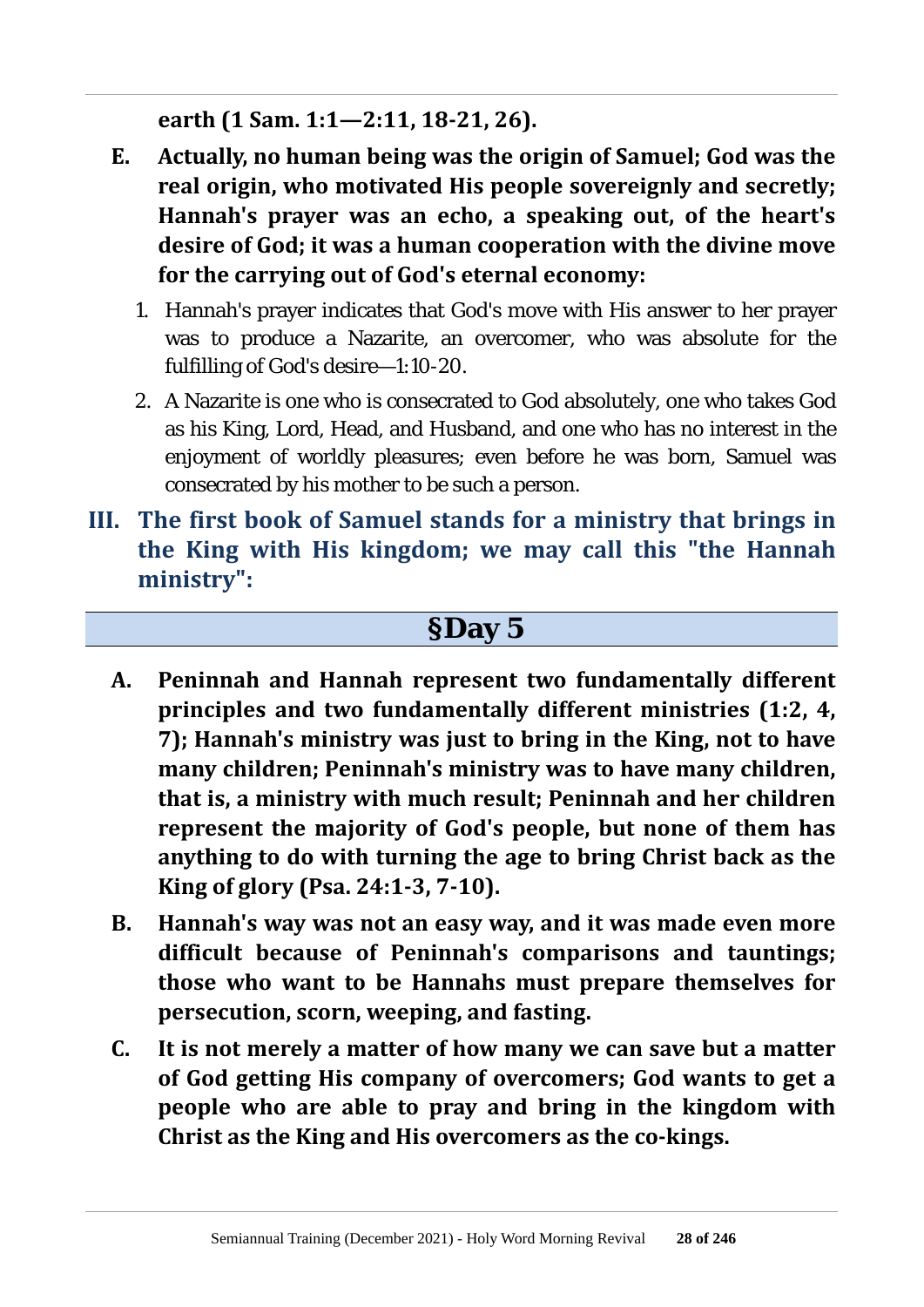- **D. Hannah's prayer was the means for the birth of Samuel; our prayers should result in the bringing forth of overcomers; we need to pray in oneness with the ascended Christ in His heavenly ministry in the stage of intensification for the producing of the overcomers—Rev. 1:4; 3:1; 4:5; 5:6; 2:7, 11, 17, 26-29; 3:5-6, 12-13, 21-22.**
- **E. Hannah came to the point where she could not go on without a son; she came to a point where she had to have a son; the son in 1 Samuel 1 typifies the overcoming, corporate man-child in Revelation 12, the one who turns the age to bring in the King with His kingdom:**
	- 1. God's most important dispensational move is seen with the man-child in Revelation 12 composed of Christ as the leading Overcomer and us as the following overcomers; because God wants to end this age and bring in the age of the King with His kingdom, He needs the overcoming, corporate man-child as His dispensational instrument.
	- 2. The rapture of the man-child brings an end to the church age and brings in the kingdom age; after this rapture there is a "loud voice in heaven, saying, Now has come the salvation and the power and the kingdom of our God and the authority of His Christ"—v. 10.

### **§Day 6**

- **IV. Hannah's experience shows that we need to pour out our soul before the Lord in the midst of our bitterness (1 Sam. 1:6, 10, 15-16); in Exodus 15 the children of Israel came to the bitter waters of Marah; when the people murmured against Moses, he "cried out to Jehovah, and Jehovah showed him a tree; and he cast it into the waters, and the waters became sweet" (vv. 22-25):**
	- **A. The tree that the Lord showed Moses signifies the tree of life; Revelation 2:7 speaks of "the tree of life"; in Greek the word for tree here is the same word used for tree in 1 Peter 2:24:**
		- 1. The tree of life in Revelation 2:7 signifies the crucified (implied in the tree as a piece of wood—1 Pet. 2:24) and resurrected (implied in the life of God—John 11:25) Christ; thus, we may say that the tree that Moses cast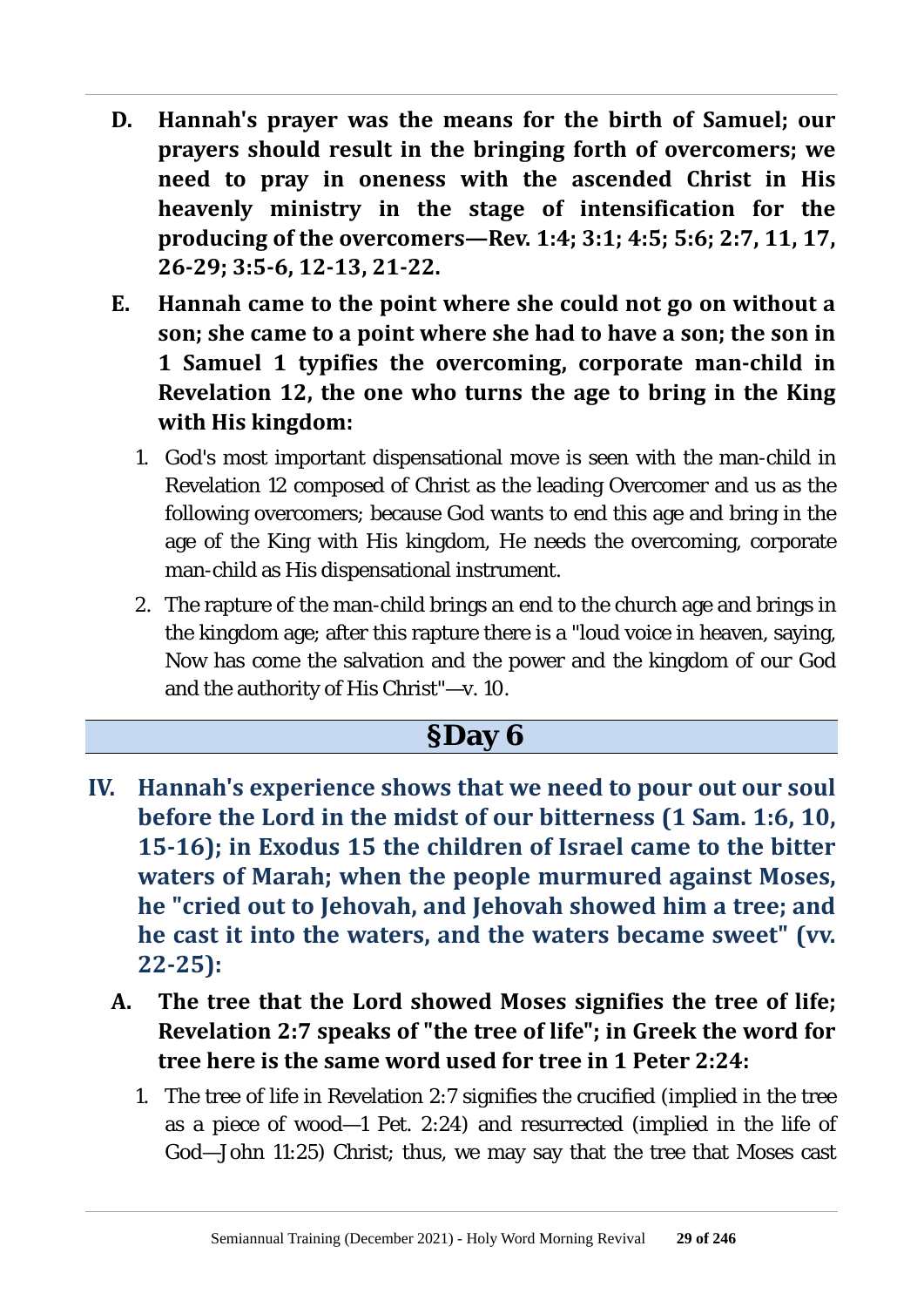into the bitter waters was the crucified and resurrected Christ as the tree of life.

- 2. When we cry out to the Lord in prayer, He shows us a vision of the crucified and resurrected Christ as the tree of life; through our prayer by pouring out our soul before the Lord, we are casting this tree into the bitter waters of our being; then these bitter waters are changed into the sweet waters of His presence.
- **B. Hannah's prayer came out of her bitter circumstances and her bitter being (1 Sam. 1:6, 10); she told Eli, "I am a woman oppressed in spirit… I have been pouring out my soul before Jehovah…Out of the greatness of my anxiety and provocation I have been speaking all this time" (vv. 15-16); Psalm 62:8 says, "Trust in Him at all times, O people; / Pour out your heart before Him; / God is a refuge to us. Selah"; such prayer to contact God consists of words spoken genuinely from the heart.**
- **C. Whenever we are in bitter circumstances and are bitter in our being, we need to pour out our soul with our heart to the Lord by being real and honest with Him; such prayer produces the overcomers, who will bring in the King with the kingdom.**
- **D. When we come to "bitter waters," we have to realize that God is sovereignly and secretly motivating us to pray in a desperate way not only for our inner healing (Exo. 15:26) but even more for the producing of overcoming Nazarites, who will cooperate with Him to bring in the King with His kingdom—when the name of God will be excellent in all the earth (Psa. 8:1), and the kingdom of the world will "become the kingdom of our Lord and of His Christ, and He will reign forever and ever" (Rev. 11:15).**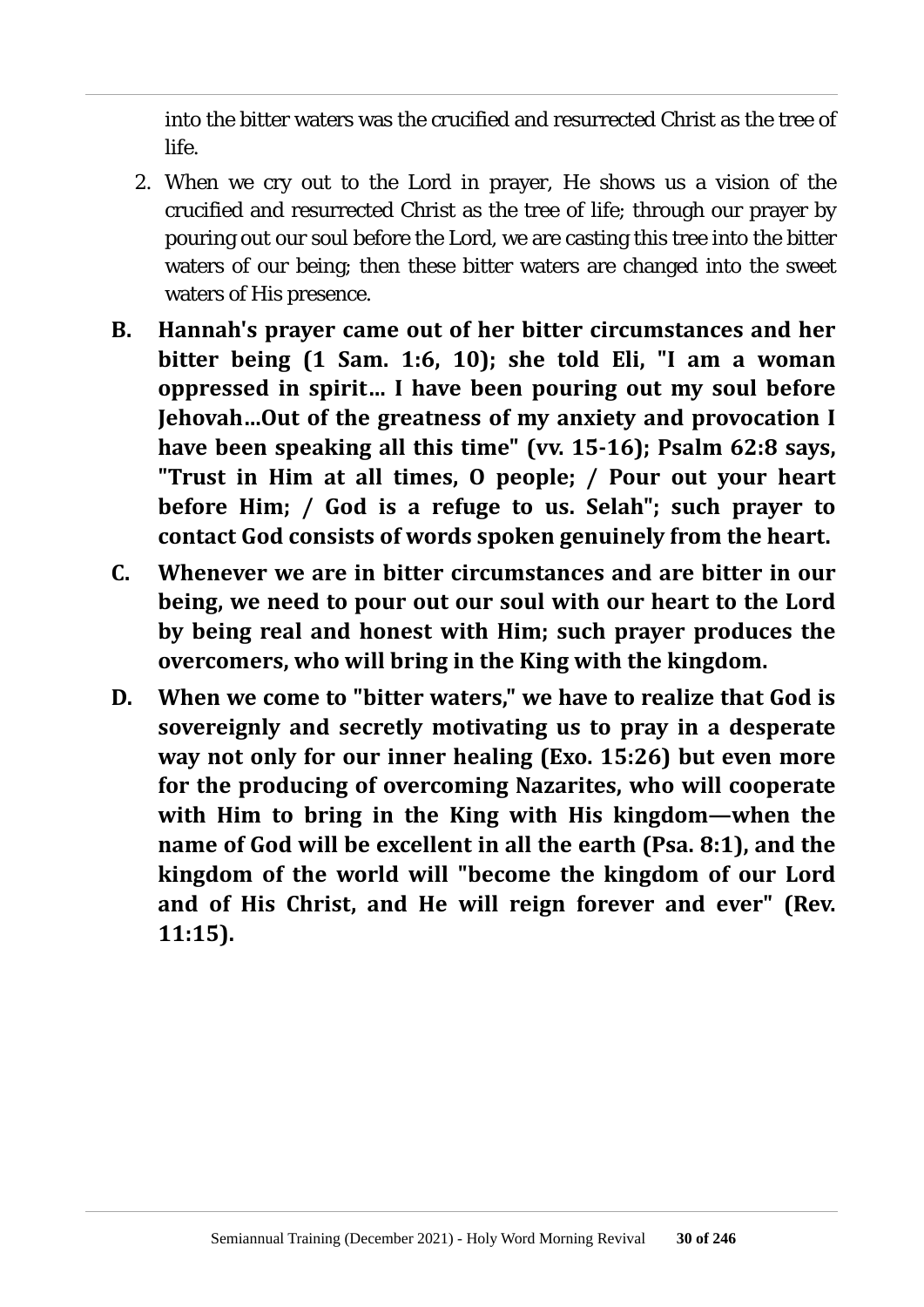#### **Morning Nourishment**

**Psa. 48:2 Beautiful in elevation, the joy of the whole earth, is Mount Zion,…the city of the great King.**

**50:2 Out of Zion, the perfection of beauty, God shines forth.**

#### **Rev. 14:1 And I saw, and behold, the Lamb standing on Mount Zion, and with Him a hundred and forty-four thousand, having His name and the name of His Father written on their foreheads.**

In the Old Testament there was the city of Jerusalem with Zion as the center. Jerusalem was built on a mountain range. Mount Zion was one of the mountains on which Jerusalem was built…. The church life is today's Jerusalem; within the church life there must be a group of overcomers, and these overcomers are today's Zion. According to Revelation 14, the overcomers are standing on Mount Zion with the Lord (vv. 1-5). Actually, in typology the overcomers are today's Zion…. Without Zion (the overcomers), Jerusalem (the church life) cannot be kept and maintained. (CWWL, 1993, vol. 2, "The Training and the Practice of the Vital Groups," p. 274)

### **Today's Reading**

Zion is the high peak, the center, the uplifting, the strengthening, the enriching, and the reality of the church, the holy city…. A local church must have some overcomers, and these overcomers are the peak and the center of that local church. They are the uplifting, the strengthening, the enriching, and the reality of that local church….The overcomers as Zion are the highlight, the center, and the reality of the church.

The overcomers as today's Zion are for the consummation of the holy city (the church). They are to consummate, to finish, the building up of the local church and to bring in the consummated New Jerusalem in eternity (Rev. 21:1-2). In order to complete the building up of the Body, the Lord needs the overcomers, and the building up of the Body consummates in the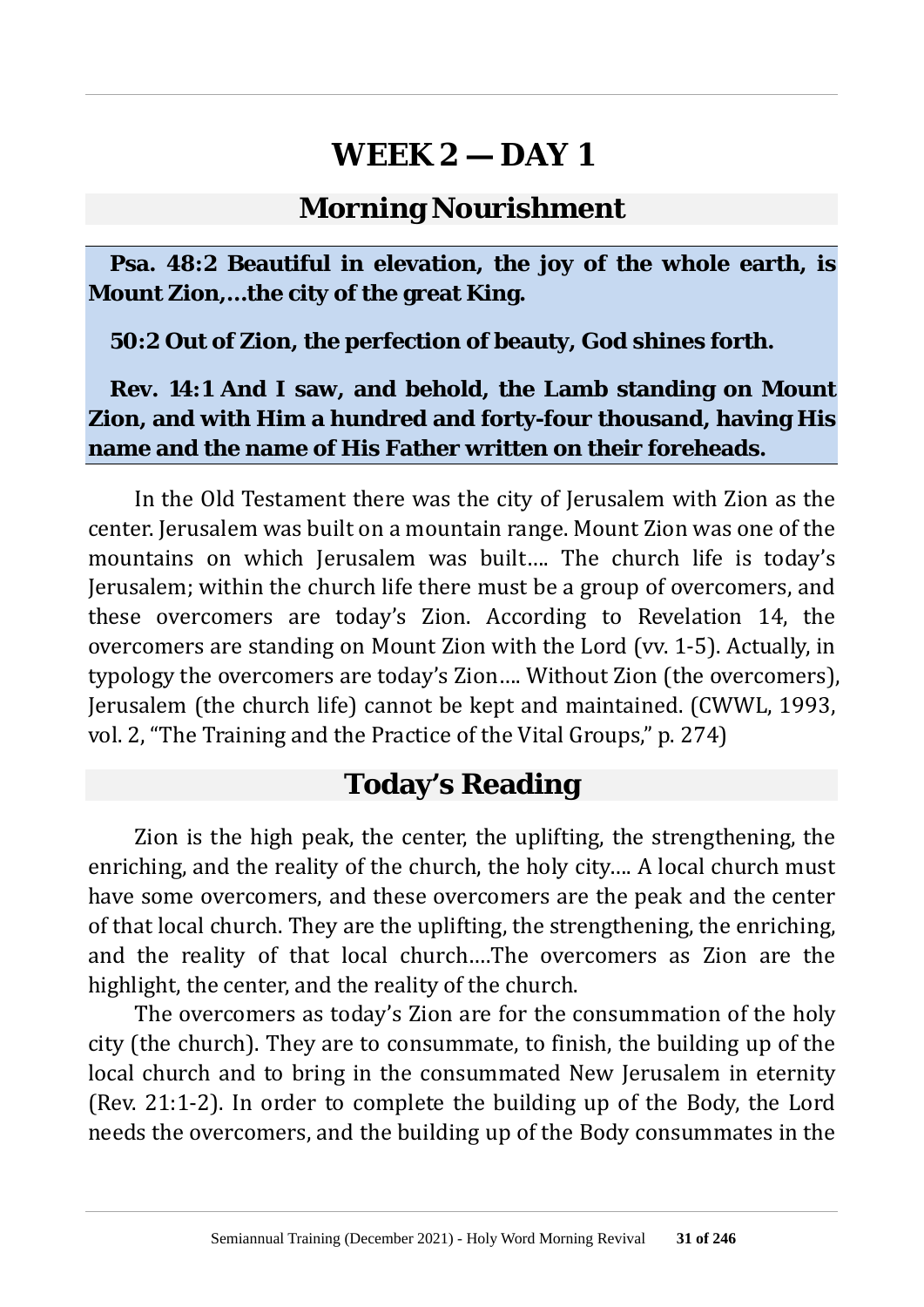New Jerusalem. This is why at the end of the Bible, in the last book, there is the calling for the overcomers. Today the way to become vitalized is to answer the Lord's call to be an overcomer. (CWWL, 1993, vol. 2, "The Training and the Practice of the Vital Groups," pp. 274-275)

Jerusalem is large, while Zion is small. The stronghold of Jerusalem is Zion. Whenever there is something that has to do with God's heart desire, Zion is mentioned…. Every time the Old Testament speaks of the relationship between Zion and Jerusalem, it shows us that the characteristics, the life, the blessing, and the establishment of Jerusalem come from Zion. In 1 Kings 8:1, the elders were in Jerusalem, and the Ark of the Covenant was in Zion. Psalm 51:18 says that God did good to Zion and built the walls of Jerusalem. Psalm 102:21 says that the name of the Lord was in Zion and that His praise was in Jerusalem. Psalm 128:5 says that the Lord blessed out of Zion and that the good was seen in Jerusalem. Psalm 135:21 says that the Lord dwelt at Jerusalem but that the Lord was to be blessed out of Zion. In Isaiah 41:27 the word was first announced to Zion and then preached to Jerusalem. Joel 3:17 says that when God dwelt in Zion, Jerusalem would be holy.

Today God is looking for the one hundred and forty-four thousand amidst the defeated church, who will stand on Mount Zion (Rev. 14)…. As the Lord has done once before, so these overcomers have to pour out their blood before life can flow out to others. On behalf of the church, the overcomers take the stand of victory and also suffer tribulation and despising.

The overcomers of God…have to pay the price and allow the cross to cut off all the old creation and deal with the gates of Hades (Matt. 16:18).

Are you willing to endure heartache to gain the heart of God? Are you willing to let yourself be defeated so that the Lord can be the Victor? When your obedience is fulfilled, God will deal with all disobedience (2 Cor. 10:6). (CWWN, vol. 11, pp. 762-763)

Further Reading: The Training and the Practice of the Vital Groups, intro., ch. 1; CWWN, vol. 11, pp. 760-766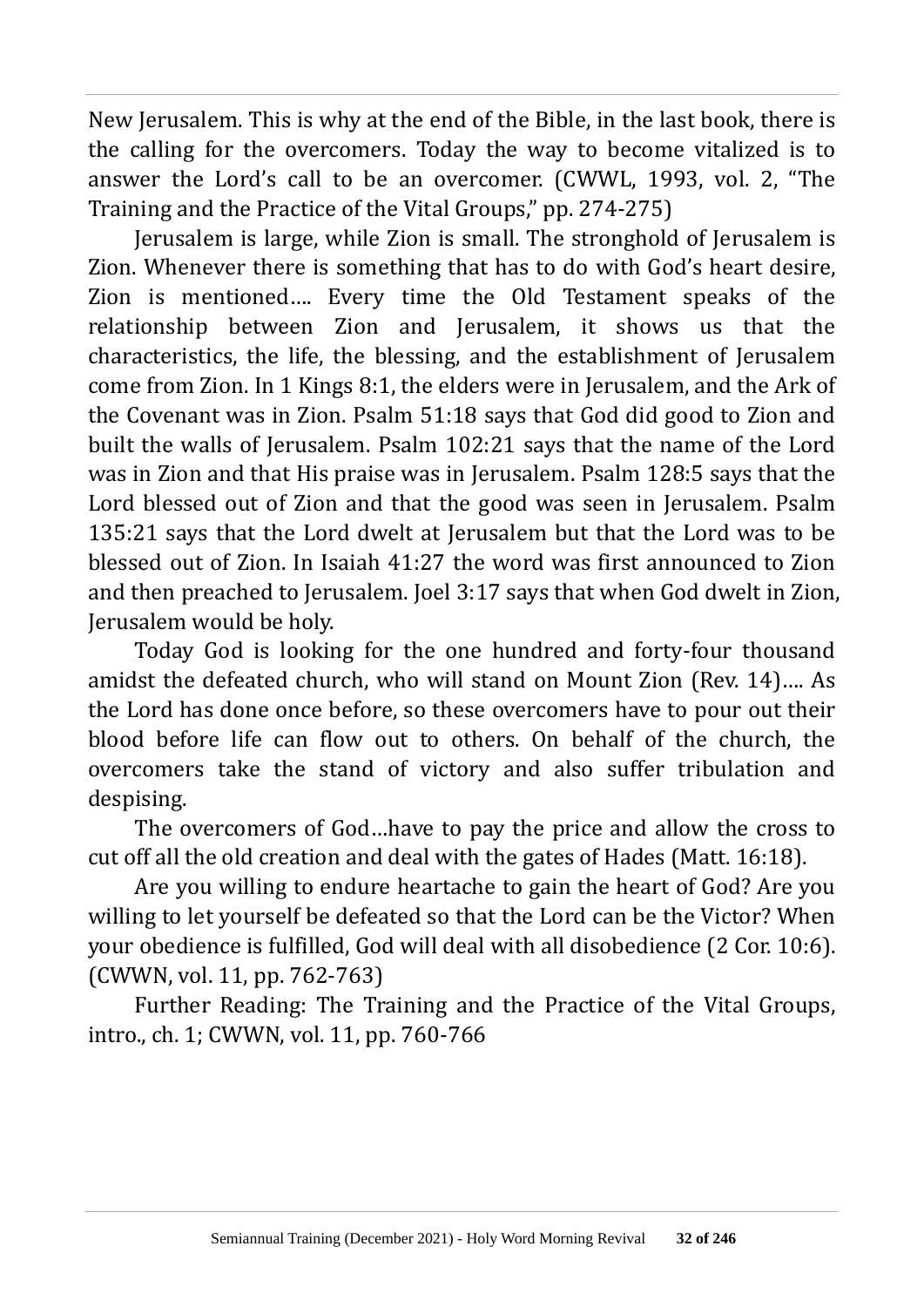#### **Morning Nourishment**

**Rev. 21:2-3 And I saw the holy city, New Jerusalem…. And I heard a loud voice out of the throne, saying, Behold, the tabernacle of God is with men, and He will tabernacle with them…**

#### **Col. 4:2 Persevere in prayer, watching in it with thanksgiving.**

We need to endeavor to reach in the church life the highest peak, today's Zion, of the reality of the Body of Christ until we consummate in the New Jerusalem, including Zion.

We are God-men who are doing things and having our being not only according to God's heart but also according to the Spirit who has been processed and consummated through death and resurrection. We need to check whether or not we are doing everything in the Spirit and having our being according to such a Spirit.

The reality of the Body of Christ is the aggregate, the totality, of such a living by a group of God-men. This kind of a living…will close this age, the age of the church, and will bring Christ back to take, possess, and rule over this earth with these God-men in the kingdom age. (CWWL, 1994-1997, vol. 1, "The Practical Points concerning Blending," pp. 113, 138)

### **Today's Reading**

Today in the church age, the God-men who were perfected and matured are Zion, the overcomers, the vital groups within the churches. But in the new heaven and new earth…the entire New Jerusalem will become Zion…. Zion is the very spot where God is, that is, the Holy of Holies…. The New Jerusalem will be the Holy of Holies. Its dimensions are the dimensions of a cube, twelve thousand stadia long, twelve thousand stadia wide, and twelve thousand stadia high (Rev. 21:16). That is the Holy of Holies, because the Holy of Holies in the Old Testament in both the tabernacle and the temple was a cube, equal in length, breadth, and height (Exo. 26:2-8; 1 Kings 6:20).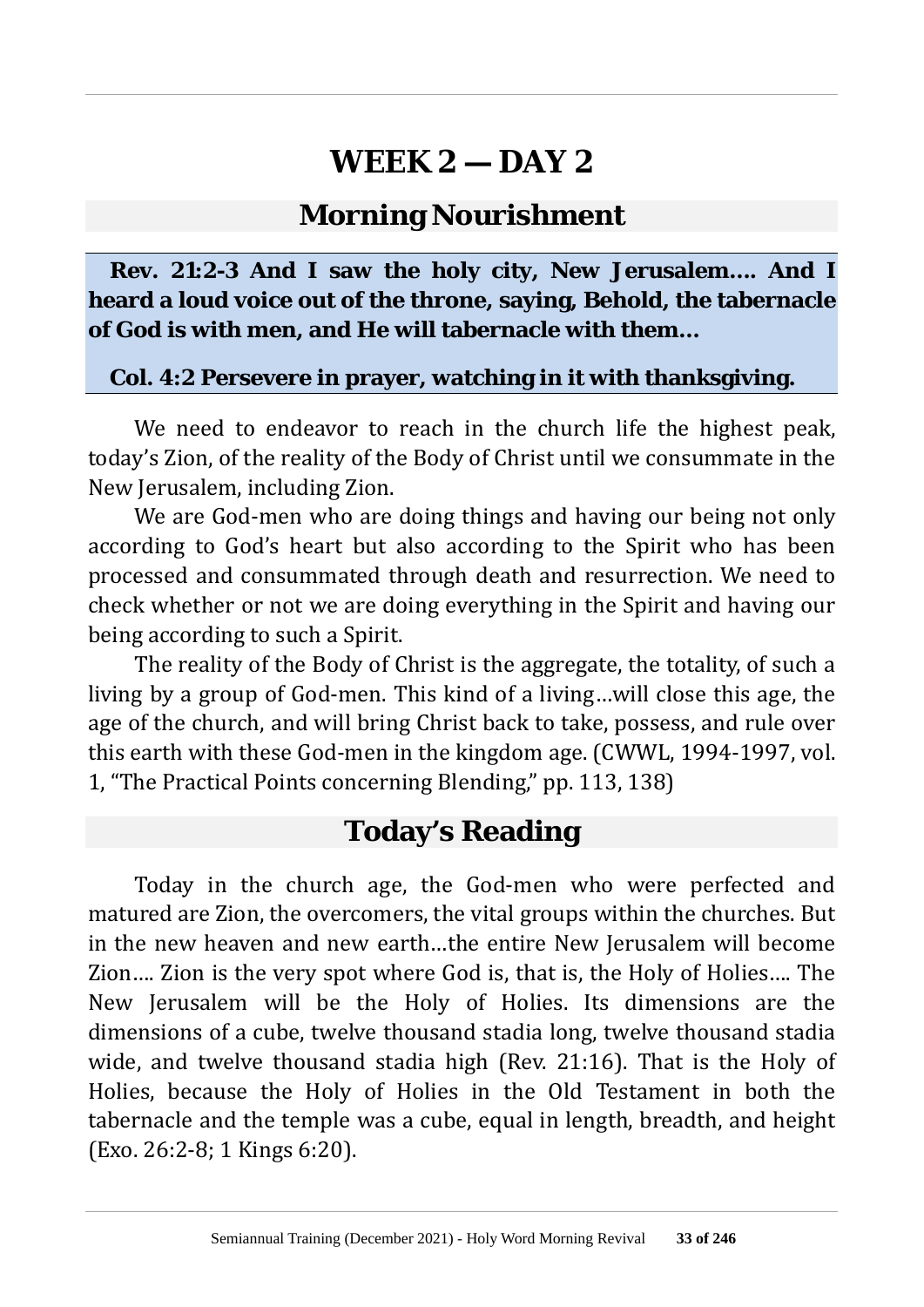What shall we do in the light of this revelation? There is no other way to reach this high peak except by praying…. In the book of Revelation what the Lord wants and what the Lord will build up is Zion, the overcomers….This is the intrinsic reality of the spiritual revelation in the holy Word of God…. The Lord's recovery is to build up Zion. (CWWL, 1994-1997, vol. 1, "The Practical Points concerning Blending," pp. 138-140)

The earth is the Lord's, but today the earth is usurped; yet in this usurped earth there is [the church as] a spot, a mountain, which is the steppingstone, [the beachhead], for the Lord to return to take the whole earth.

Psalm 24:7 says, "Lift up your heads, O gates; / And be lifted up, O long enduring doors; / And the King of glory will come in." As the mountain of Zion we must have our doors open that Christ may come in. According to an article which I believe to be accurate, this psalm was written at the occasion of David's returning the Ark to Zion. It was in that kind of situation, with that kind of background, that David wrote Psalm 24. Zion was there, and the gates and doors were there. Then David said, "Lift up your heads, O gates; / And be lifted up, O long enduring doors; / And the King of glory will come in. / Who is the King of glory? / Jehovah strong and mighty! / Jehovah mighty in battle!" (vv. 7-8). This is Christ. The Ark was the type of Christ. The Ark coming in typified Christ coming in.

Even today…we still must say, "Lift up your heads, O gates; / And be lifted up, O long enduring doors." We all must be so open to the Lord…. If the church, if Zion, is not absolutely open to Him, how can we expect the earth to be open to Him? So today we must respond and say, "Yes, open the doors; let us all open widely to Him. Come in, O come in, Lord! Before You come back to the earth, come in to the church, come in to fully possess this little mountain, the mountain of Zion." (CWWL, 1969, vol. 3, "Christ and the Church Revealed and Typified in the Psalms," p. 46)

Further Reading: CWWL, 1994-1997, vol. 1, "The Practical Points concerning Blending," chs. 2, 5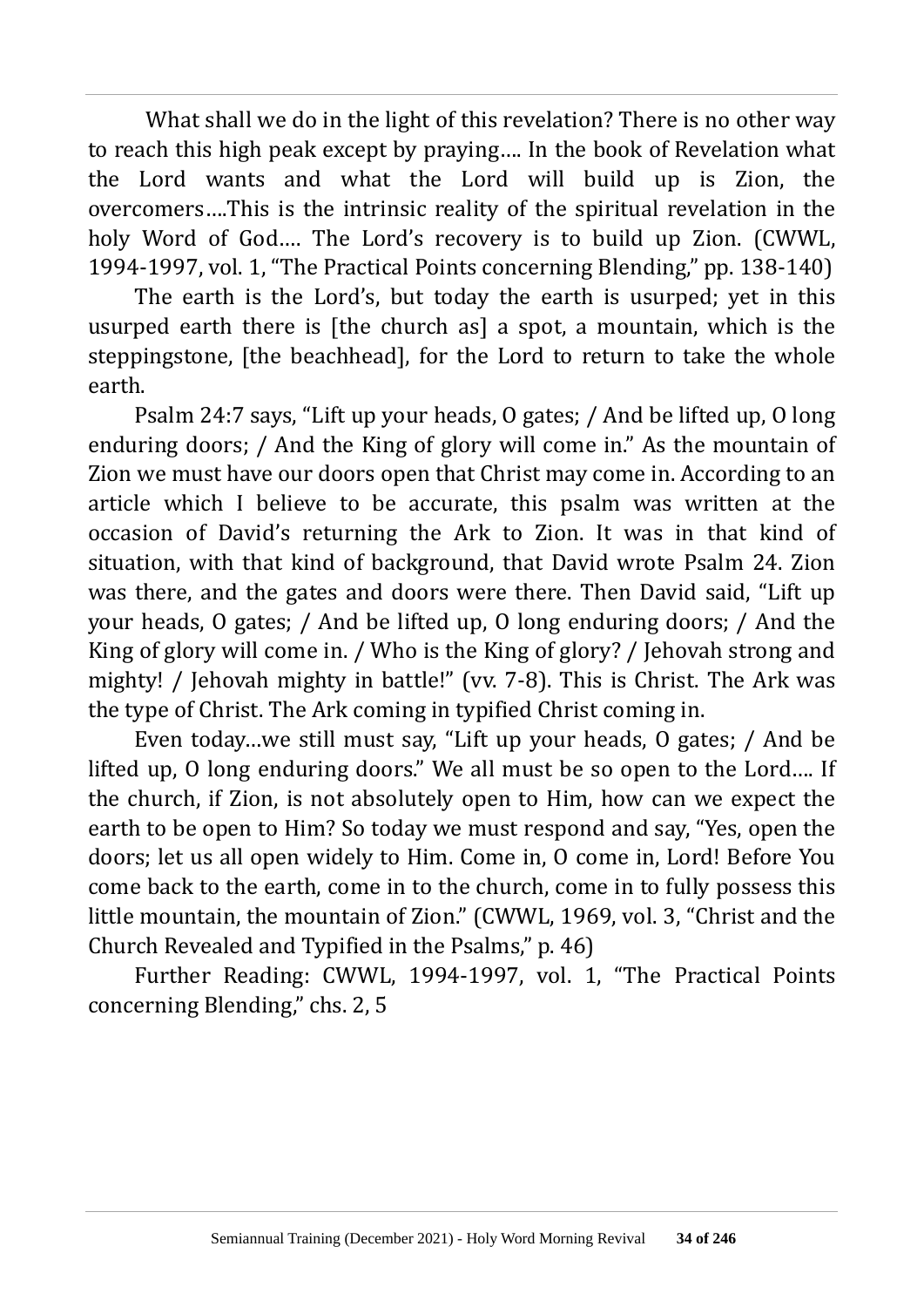#### **Morning Nourishment**

**1 Sam. 1:11 And [Hannah] made a vow and said, O Jehovah of hosts, if You will indeed look upon the affliction of Your female servant and remember me and not forget Your female servant, but give to Your female servant a male child, then I will give him to Jehovah for all the days of his life, and no razor will come upon his head.**

In 1 Samuel 1:1-20 we have a word regarding Samuel's origin. We should not consider that Samuel came out simply from his father, Elkanah. Actually, Samuel came out of God's economy. God had His eternal economy, but the carrying out of God's economy had come into question. God had ordained that Aaron's descendants would be the priests for the carrying out of His economy, but that priesthood became stale and waning. God's heart's desire was to gain someone to replace that priesthood.

In order to gain such a person, God brought together in marriage Elkanah and Hannah. Elkanah had two wives. According to God's sovereign arrangement, the second wife, Peninnah, had children, but Hannah had no children. Furthermore, "her rival provoked her bitterly to irritate her, because Jehovah had shut up her womb" (v. 6). This forced Hannah to pray desperately not mainly for herself but for God. She promised God that if He gave her a male child, she would return the child to Him by the vow of a Nazarite. God was pleased with Hannah's prayer and her promise and He opened her womb. Hannah conceived, bore a child, and named him Samuel. From this we see that actually no human being was the origin of Samuel. God was the real origin, who motivated His people sovereignly and secretly. (Life-study of  $1 & 2$  Samuel, pp. 9-10)

#### **Today's Reading**

In the midst of the chaos of the degraded Israel, Elkanah and Hannah remained in the line of life ordained by God for His eternal purpose. The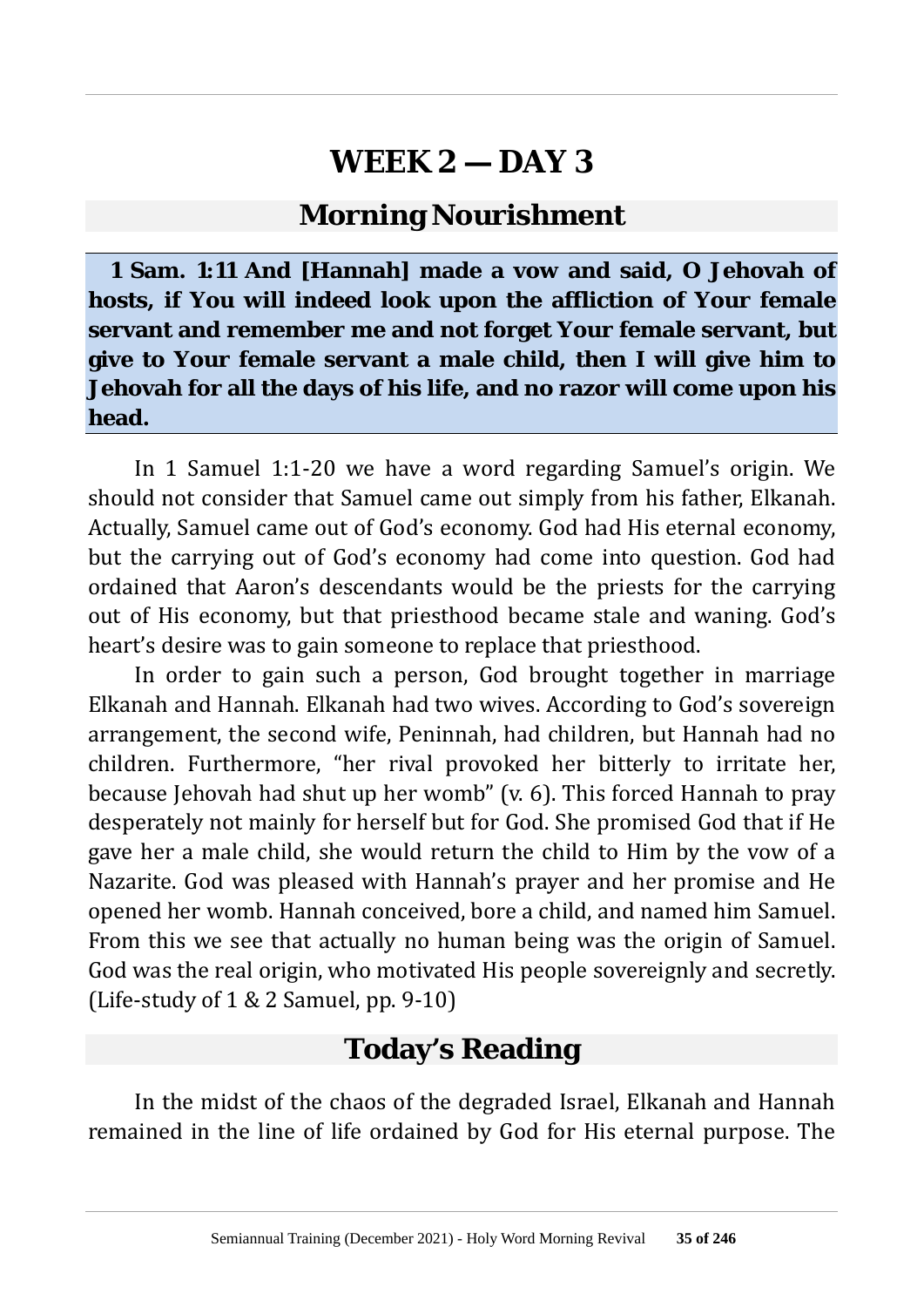line of life is a line to bring forth Christ for the enjoyment of God's people that on earth God may have His kingdom, which is the Body of Christ, the very organism of the Triune God.

We need to pray something that is an echo of what is on God's heart.... Hannah's prayer was like this. God wanted a Samuel, yet He needed Hannah's cooperation to pray to Him, saying, "Lord, I need a son." This prayer was very human, yet it was a cooperation with the divine move for God's economy. After such a prayer as Hannah prayed, it was easy for God to do something, because man's cooperation had become a base on which He could move. The moving God answered the prayer of Samuel's mother according to His desire and intention for His move among His elect.

God's move in response to Hannah's prayer was in keeping with the principle that God needs man's cooperation with His move in His economy. This is the principle of incarnation. God could motivate Hannah as a person who was one with Him in the line of life. As long as He can gain such a person, He has a way on earth. I hope that at least some of us will be today's Hannahs and say, "Lord, if You have anything on Your heart to accomplish for Your purpose, I am here. I am remaining in the line of life for the carrying out of Your economy."… God needs many Hannahs, persons who can bring forth some Samuels to turn the age.

The origin of Samuel was especially his God-seeking mother with her prayer (1 Sam. 1:9-18). Her prayer was an echo of the heart's desire of God. Her prayer was a human cooperation with the divine move for the carrying out of God's eternal economy. God's move with His answer to Hannah's prayer was to produce a Nazarite who was absolute for the fulfilling of His desire. The Lord Jesus was a Nazarite, as were Peter and Paul. Actually, everyone who remains in the line of life is a Nazarite. If we would be today's Nazarites, we must take God as our Head and Husband, submitting to Him, and have no interest in worldly pleasures. (Life-study of 1 & 2 Samuel, pp. 10-12)

Further Reading: Life-study of 1 & 2 Samuel, msgs. 1-2; CWWN, vol. 56, pp. 411-413; CWWL, 1954, vol. 1, pp. 418-421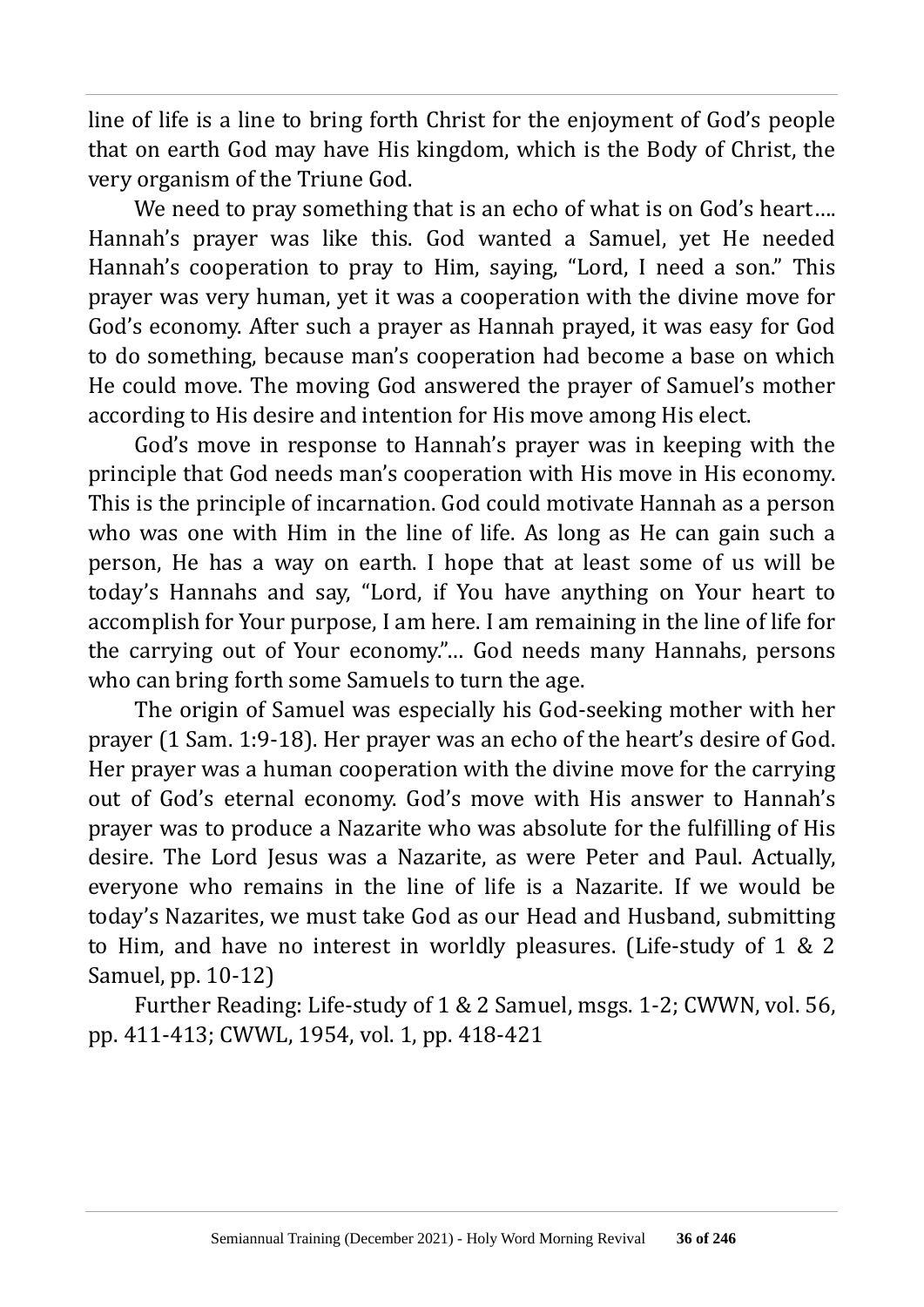#### **Morning Nourishment**

**Psa. 24:9-10 Lift up your heads, O gates; and lift up, O long enduring doors; and the King of glory will come in. Who is this King of glory? Jehovah of hosts—He is the King of glory! Selah**

#### **Rev. 11:15 …The kingdom of the world has become the kingdom of our Lord and of His Christ, and He will reign forever and ever.**

There are many points in the history of Israel that are similar to the history of the church.... Soon after [Israel] entered into the land, they were ruled by judges. Their national life was on a very low level. We see them continually falling into sin and punishment by means of their enemies. When they cried to God, He would raise up a judge to deliver them, and then there would be a restoration. This happened again and again… When the power of the judges was great, their deliverance was great, but when the power was diminished, the people fell into the hands of their enemies again…. From this we see a great principle that God's people cannot govern themselves; they cannot be independent of God and be independent of Satan at the same time…. They either have to bow to the authority of God or be under Satan's power; there is no middle road. When they were not under the control of God, they wholly lost their position as God's people…. But praise God, His people were not always under Satan's power; there was revival. (CWWN, vol. 46, p. 1177)

### **Today's Reading**

This is the history of Israel, and it is the history of the church. Looking back, we can see that when the church reached a very low state, God would prepare a man of His choice, put His Spirit upon him, and commission him, and then the church would be revived. But after a period of time the church would go down again; there has been rising and falling, declension and restoration, again and again. If I was living in the period at the end of the time of the judges, what would be in my heart, what would I long after, and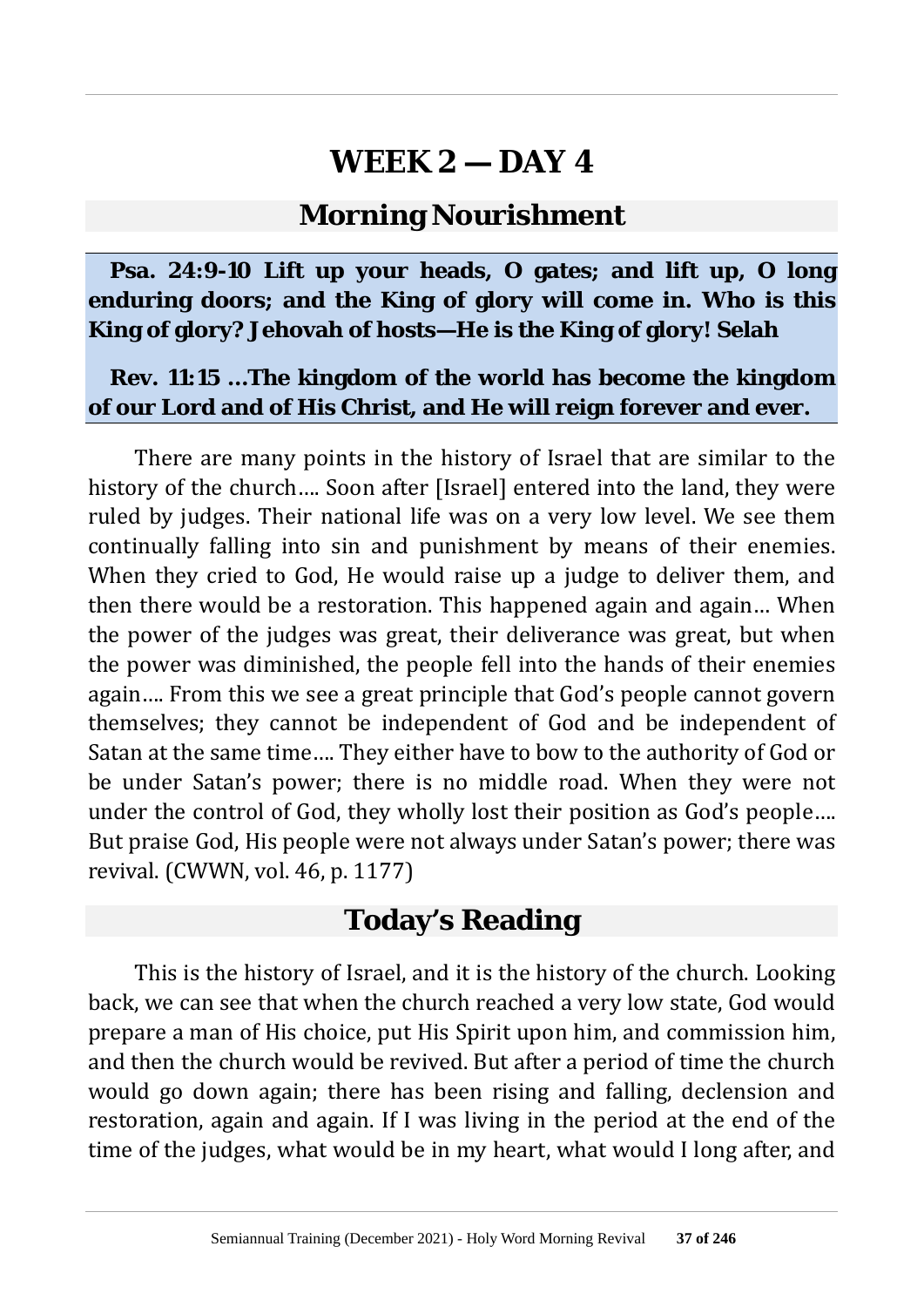what would I even expect? I would know the history of the past years, and now that things were at a low ebb again, what would be my hope and what would I pray for? Would I not ask for another judge to be raised up to revive the nation again? I am a member of the church, and I have seen its history of being revived and falling again and again. I have read of the revival under Luther and of the deadness that followed, of the revival through Wesley and of the backsliding that followed, of the great tide of life brought in by Darby and the other Brethren and of the deterioration that followed. All these years the church has just been repeating the history of Israel under the judges. But what should I hope for now? Should it not be for something quite new?

At this point we come to the first book of Samuel. The history of the judges should not continue forever; this is not God's thought. God's thought is toward the kingdom and not toward having more judges. God wants to bring in a kingdom and a King. He used the judges on the way, but His thought was upon David, and His purpose was a King. So we see the importance of 1 Samuel. It comes in between the road and the goal. It comes in the middle and depicts a period of transition. For the most part, this was not a time of great revival nor of great backsliding. The same is true with us today…. The time of the judges has passed. It had its limitations, whereas the kingdom will last forever. God's thought is not that the church should remain in a cycle of backsliding and revival. God is not going to give us many revivalists; He is going to bring in His King.

The first book of Samuel stands for a ministry, a ministry that brings in the King. We do not have a judge, but one who was both a priest and prophet. It is very easy for us to fix our eyes on revivalists; they were used by God in the past on the way, as it were, but they have no part in the real purpose of God, in the bringing in of the King. God wants Samuels. (CWWN, vol. 46, pp. 1177-1178)

Further Reading: Truth Lessons—Level One, vol. 1, lsn. 10; Life-study of the Psalms, msg. 11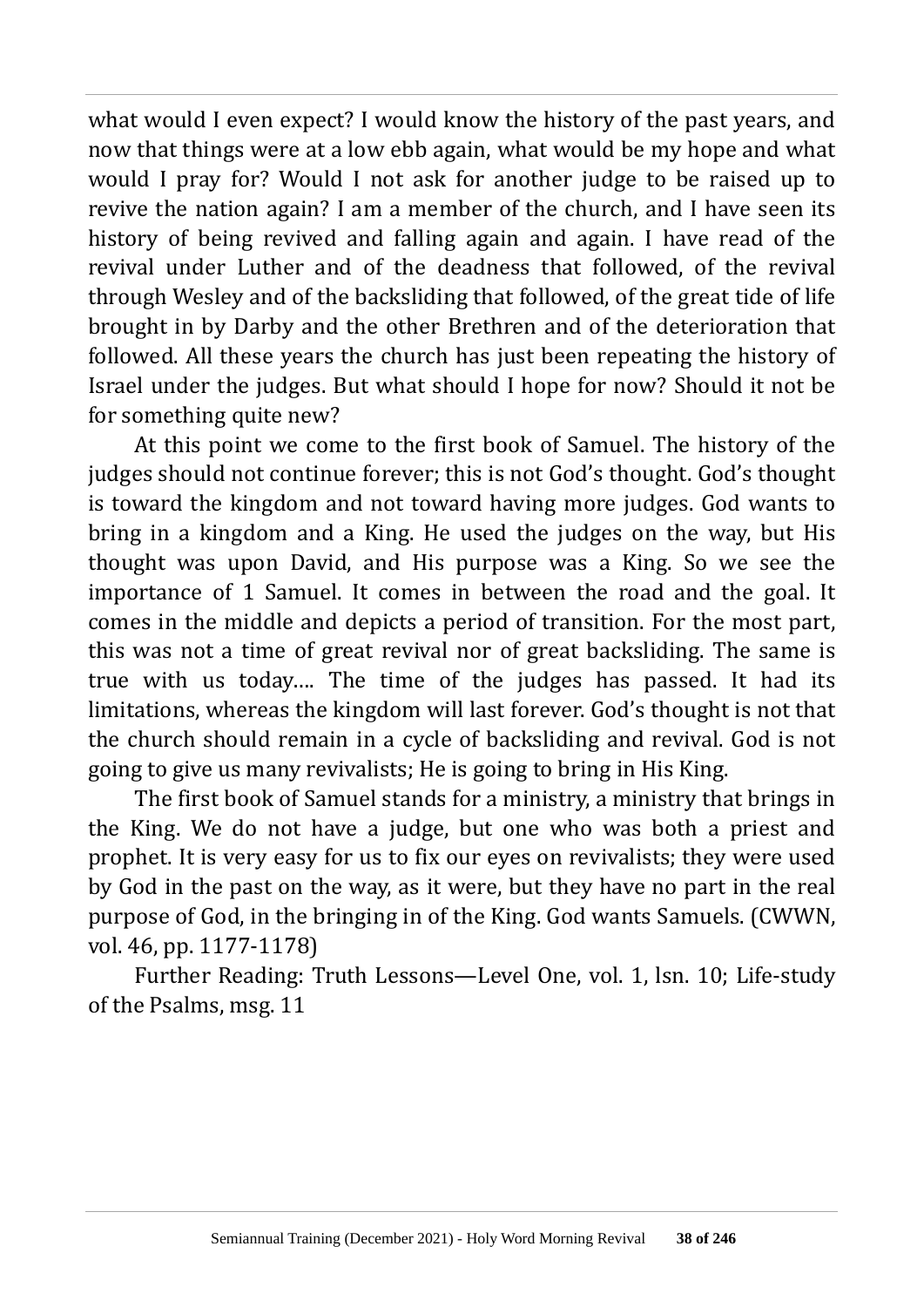#### **Morning Nourishment**

**Rev. 12:5 And she brought forth a son, a man-child, who is to shepherd all the nations with an iron rod; and her child was caught up to God and to His throne.**

**10 And I heard a loud voice in heaven, saying, Now has come the salvation and the power and the kingdom of our God and the authority of His Christ, for the accuser of our brothers has been cast down, who accuses them before our God day and night.**

Peninnah had children; Hannah had none…. These two women represent two fundamentally different principles; they represent two fundamentally different ministries. Hannah's ministry was just to bring in the King, not to have many children. Peninnah's ministry was to have many children, that is, a ministry with much result. Peninnah and her children are God's people, but none of them has anything to do with God's King. (CWWN, vol. 46, p. 1179)

#### **Today's Reading**

Hannah wept, fasted, prayed, and cried unto the Lord for a son who would be absolutely given to the Lord for His service. This son was the one who brought in the King…. If you are still in the realm of the judges, you can be blessed and have results, but God's eyes are not on you. If these were not the last days, we would hope that Peninnah might have many more children. But if I am right, these are the last days, and God's eyes are on those who can be the means of bringing in the King. Let us ask ourselves, "What is our ministry? Have we any part in this special ministry, this Hannah ministry?" Some have no other thought but revival…. But there is the more important ministry of bringing in the King.

Hannah's way was not an easy way, and it was made even more difficult because of Peninnah's comparisons and tauntings. Those who want to be Hannahs must prepare themselves for persecution, scorn,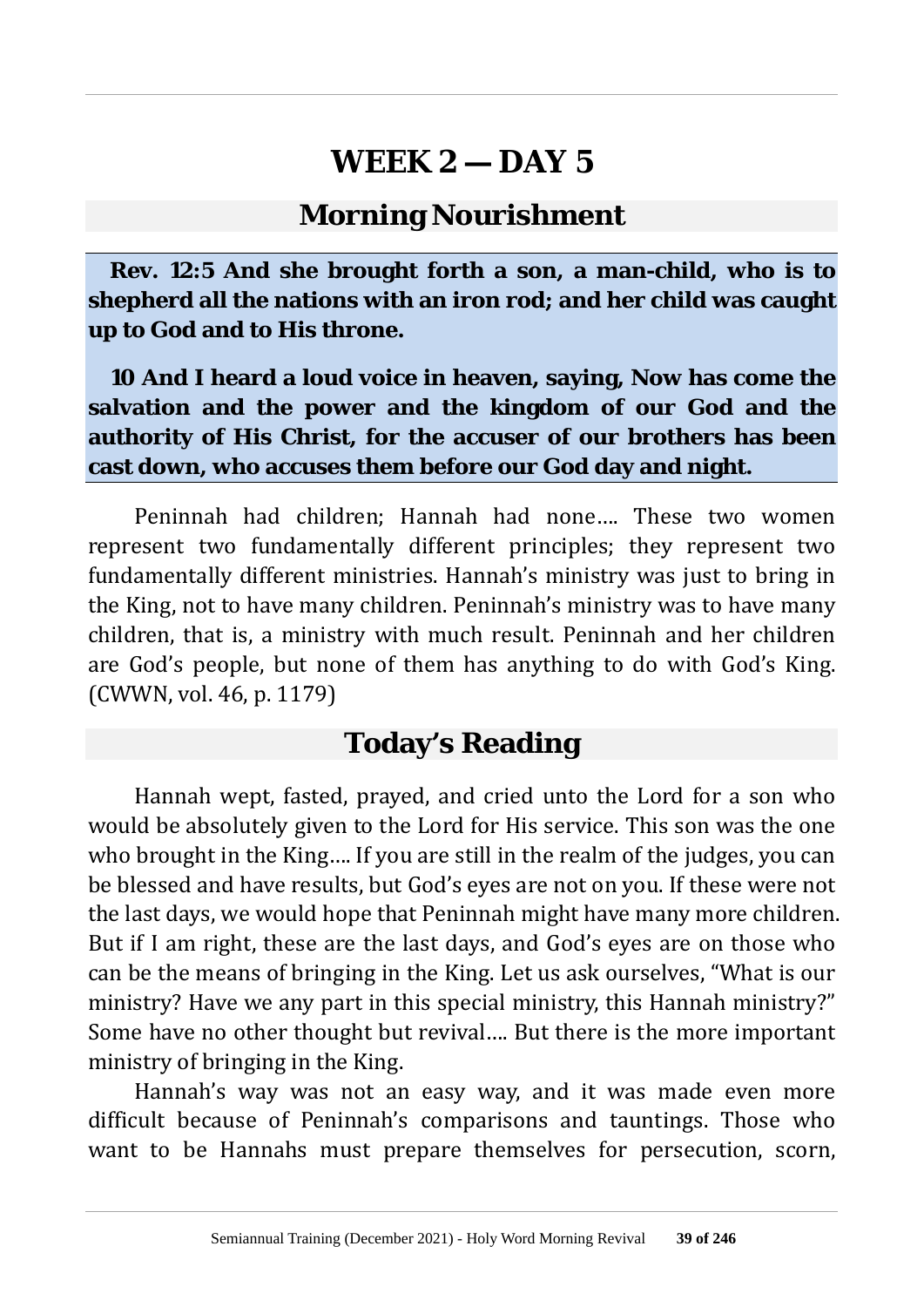weeping, and fasting…. A price has to be paid because all such ministry comes through testing and suffering; it has to be wrought into us. Others can eat and drink and look at their children, but here was one who fasted and wept. It is not a matter of how many we can save but a matter of God getting His company of overcomers. God wants to get a people who will be able to pray and bring in the kingdom. Hannah's prayer was the means for the birth of Samuel. Our prayers should result in the bringing forth of overcomers. What have we done in this respect?

From the birth of Samuel we see a line of prophets who could also be priests to bring in the King. Hannah bore a son—a prophet. God had done quite much with Hannah; He led her through all sorts of difficulties. As a result, He was able to find one who could put eating and drinking and all else aside. She came to the point where she could not go on without a son; she came to a point where she had to have a son. The son in 1 Samuel 1 is the man-child of Revelation 12, the one who brings in the King and the kingdom. (CWWN, vol. 46, pp. 1179-1180)

When God changes His attitude toward a certain matter, He makes a dispensational move. Every dispensational move brings in God's new way. His most important dispensational move is in Revelation 12. He wants to end this age and bring in the age of the kingdom. His purpose is not general and ordinary. How can He bring this age to a close and bring in another? He must have His dispensational instrument. This is what God wants to do today. The rapture of the man-child brings an end to the church age and introduces the kingdom age. The man-child enables God to move. If there is not a man-child and a rapture, God cannot make a dispensational move. Today God is waiting for the man-child. Only the rapture can precipitate the events in Revelation 12:10. (CWWN, vol. 34, "The Glorious Church," pp. 153, 156)

Further Reading: The Vision of the Universal Woman and the Man-child, chs. 3, 5, 7, 9; CWWL, 1991-1992, vol. 4, "The Overcomers," chs. 1-2, 6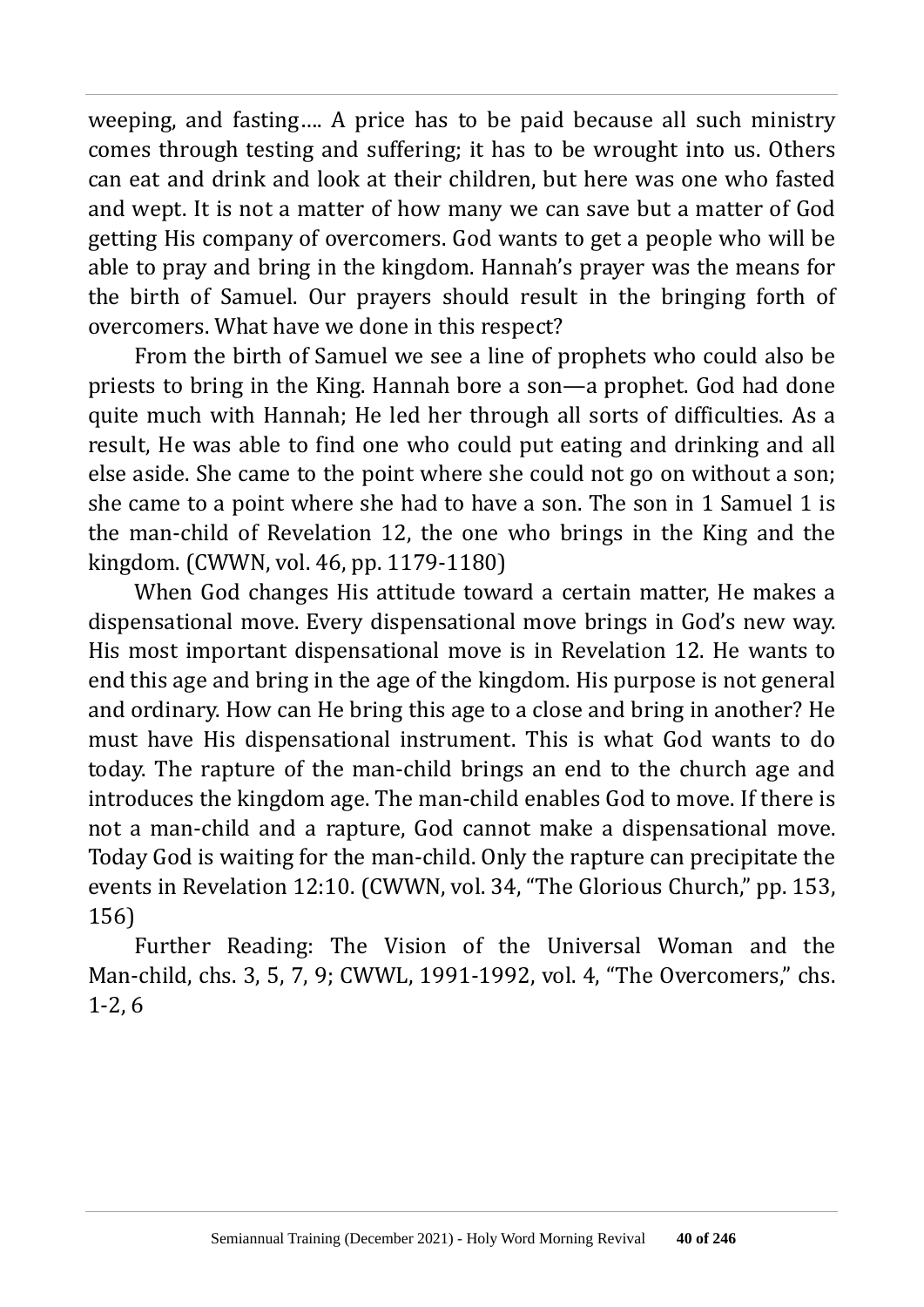#### **Morning Nourishment**

**1 Sam. 1:10 And [Hannah] was bitter in soul and prayed to Jehovah and wept much.**

**Exo. 15:23 And when they came to Marah, they could not drink of the waters of Marah, for they were bitter; therefore its name was called Marah.**

**25 And [Moses] cried out to Jehovah, and Jehovah showed him a tree; and he cast it into the waters, and the waters became sweet…**

We are told in Exodus 15:22 that the children of Israel "went three days in the wilderness." Since three is the number of resurrection, this signifies that they walked in resurrection, that is, in newness of life. It is significant that the journey from the Red Sea to Marah was exactly three days…. The fact that they traveled for three days is a portrait of walking in resurrection. (Life-study of Exodus, pp. 347-348)

[In Exodus 15 the children of Israel came to the bitter waters of Marah; when the people murmured against Moses, he "cried out to Jehovah, and Jehovah showed him a tree; and he cast it into the waters, and the waters became sweet" (vv. 22-25): The tree that the Lord showed Moses signifies the tree of life; Revelation 2:7 speaks of "the tree of life"; in Greek the word for tree here is the same word used for tree in 1 Peter 2:24. The tree of life in Revelation 2:7 signifies the crucified (implied in the tree as a piece of wood—1 Pet. 2:24) and resurrected (implied in the life of God—John 11:25) Christ; thus, we may say that the tree that Moses cast into the bitter waters was the crucified and resurrected Christ as the tree of life.]

#### **Today's Reading**

Last year my wife and I came to a real Marah, a very bitter situation. But because we were walking in the realm of resurrection, we could experience the cross of the Lord Jesus and live a crucified life. We richly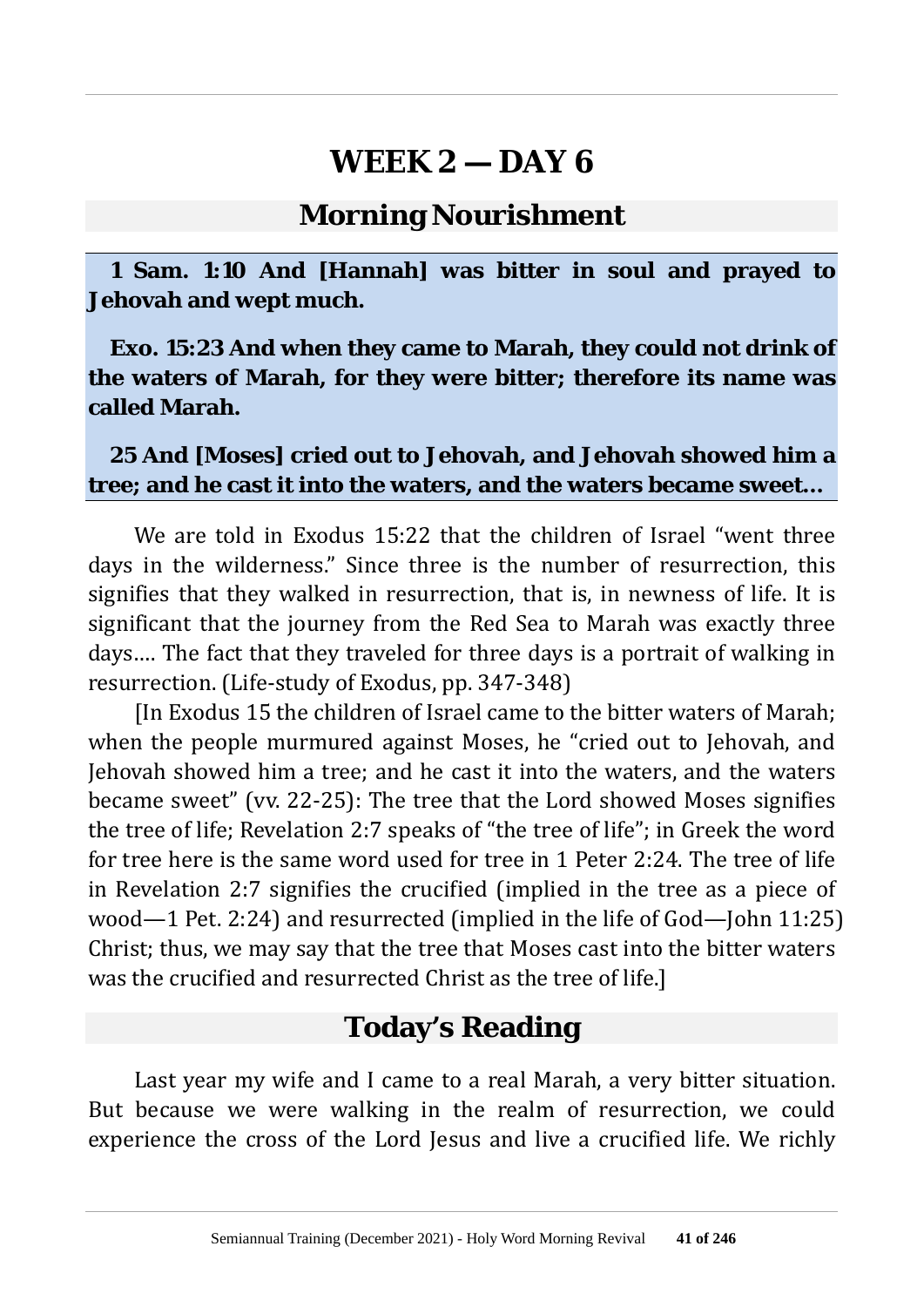enjoyed the healing tree cast into the bitter situation. This tree caused the bitter waters to become sweet…. Yes, my wife and I suffered from the bitterness in our situation. However, eventually we enjoyed sweetness because the healing tree with the crucified life had been applied to our circumstances. This is the way to experience and enjoy Christ's death in the realm of resurrection.

When I have been in bitter circumstances, often the Lord has pointed me to the cross of Christ. I realized that I needed to take the cross and live a crucified life. This saved me from my bitter situation, and my bitter circumstances were healed. However, at the same time the Lord has often shown me that there is bitterness within me. I saw that there was bitterness in myself as well as in my circumstances. I also saw that there is bitterness in my whole being, in my spirit, soul, and body, and that I needed to apply the cross of Christ to every aspect of my being. Spiritually, psychologically, and physically I needed the application of the cross of Christ. Time and time again I have experienced the Lord's healing in this way. As my situation was healed, I was healed inwardly. Both in my circumstances and in my being, bitterness was changed into sweetness. (Life-study of Exodus, pp. 351-352)

[Whenever we are in bitter circumstances and are bitter in our being, we need to pour out our soul with our heart to the Lord by being real and honest with Him; such prayer produces the overcomers, who will bring in the King with the kingdom. When we come to "bitter waters," we have to realize that God is sovereignly and secretly motivating us to pray in a desperate way not only for our inner healing (Exo. 15:26) but even more for the producing of overcoming Nazarites, who will cooperate with Him to bring in the King with His kingdom—when the name of God will be excellent in all the earth (Psa. 8:1) and the kingdom of the world will "become the kingdom of our Lord and of His Christ, and He will reign forever and ever" (Rev. 11:15).]

Further Reading: Life-study of Exodus, msg. 30; CWWL, 1969, vol. 2, "The Crucial Revelation of Life in the Scriptures," ch. 4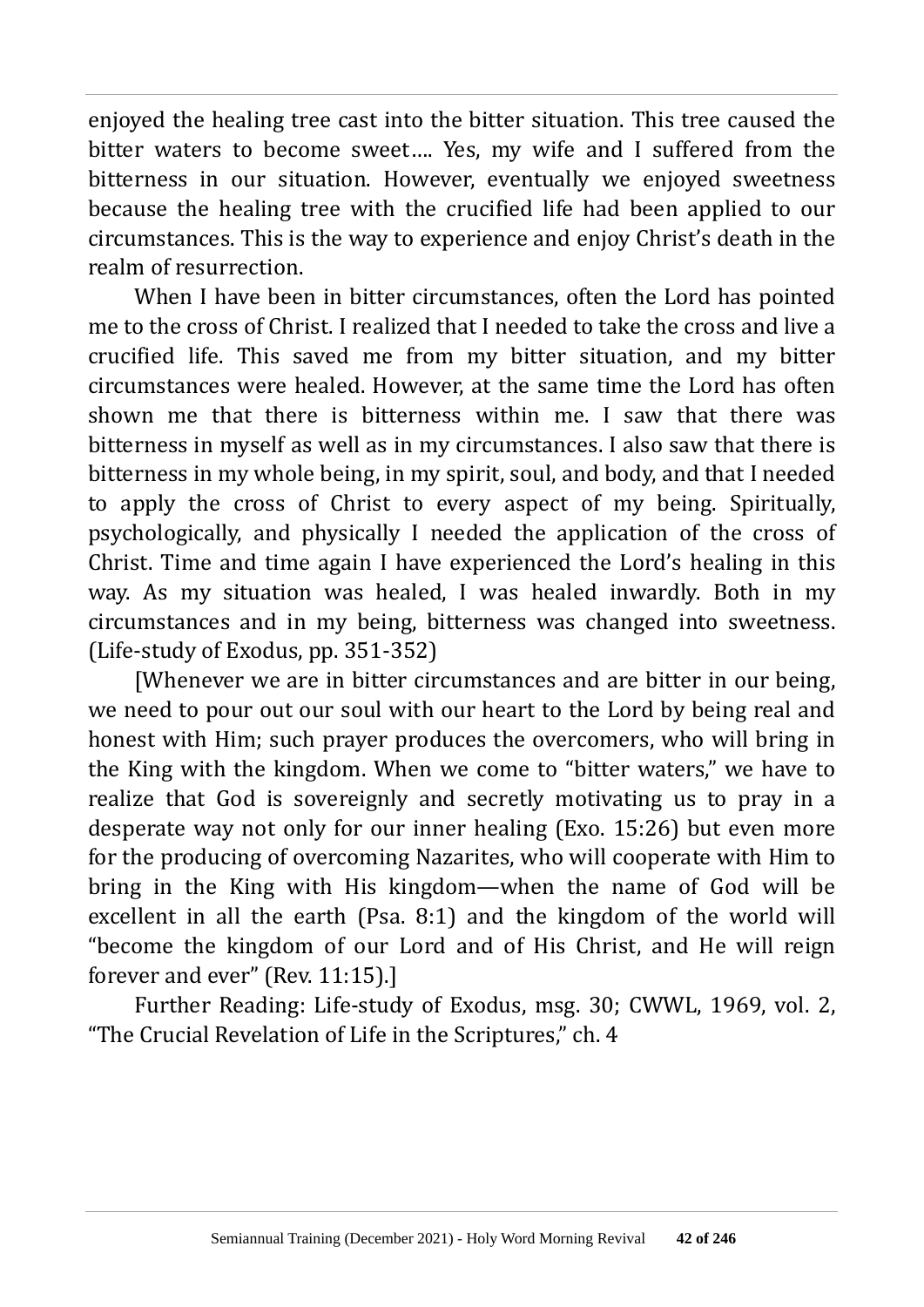# **‹‹ WEEK 2 — HYMN ››**

#### **Hymns, #1273 Christ has called us once to Him**

The Church — The Overcomers

1 Christ has called us once to Him, But He calls us once again. To His call we say Amen! Overcome! For the church has fallen low, Thinking everything they know, But the life is missing; so, Overcome! Overcome! Overcome! Overcome the degradation of the church! All your working lay aside, All the teachings that divide; Eat the Lord whate'er betide— Overcome! 2 Eating is man's destiny And the Lord's recovery; This defeats the enemy— Overcome! Come enjoy the tree of life, Leave the doctrines, leave the strife! Overcome by eating Christ— Overcome! 3 Teachings ne'er transform the soul, Teachings never reach God's goal, Eating Christ will do it all— Overcome! We must overcome to eat, By ourselves and when we meet, Eat Him as the feast complete